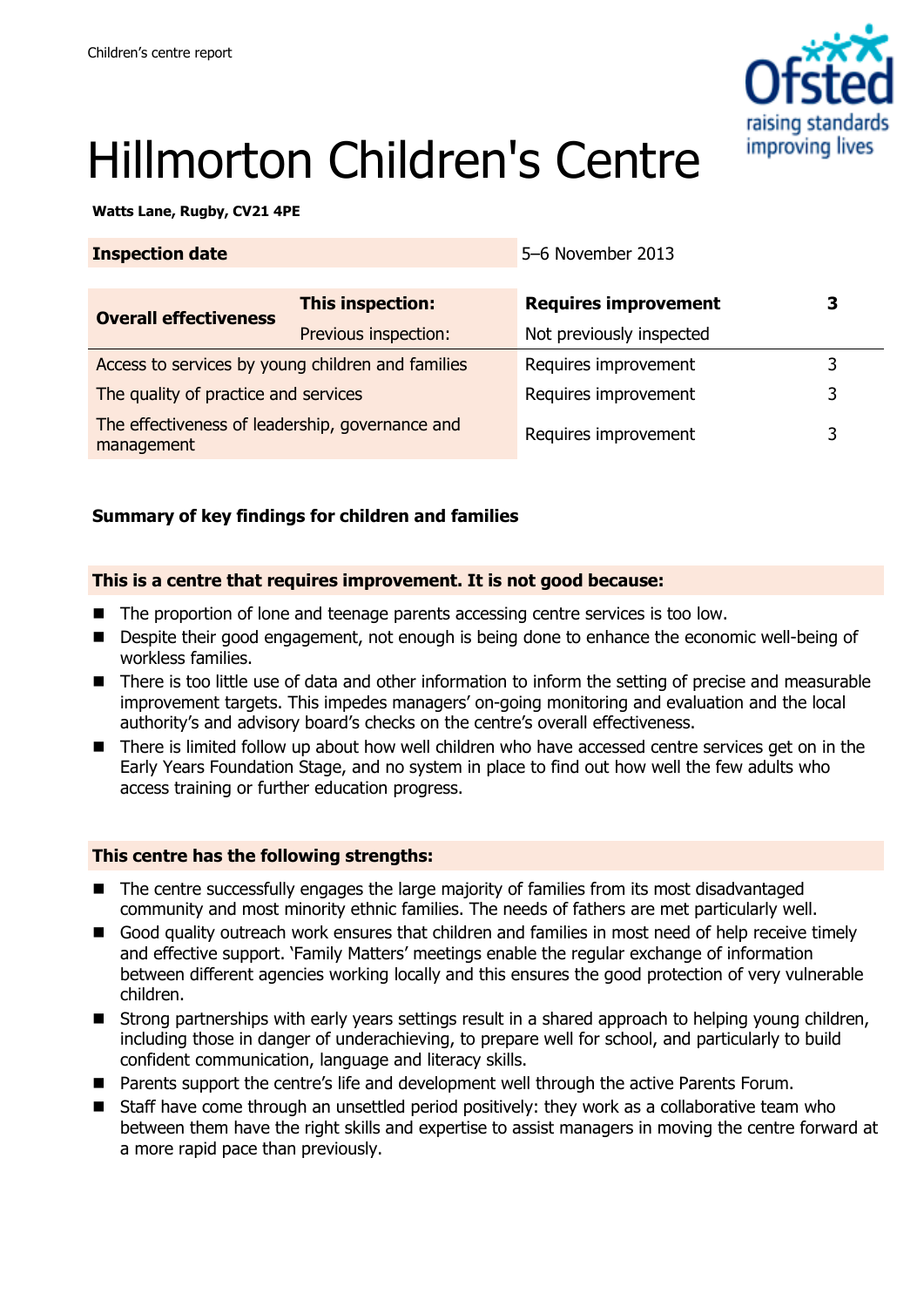#### **Information about this inspection**

The inspection of this children's centre was carried out under Part 3A of the Childcare Act 2006 as amended by the Apprenticeships, Skills, Children and Learning Act 2009.

This inspection was carried out by two Additional Inspectors.

The inspectors held meetings with the centre manager, head of centre, officers from the local authority, partners, and members of the governing body, advisory board and parents. Several activities were observed by the inspectors including one jointly with the centre manager who also attended all team meetings along with the head of centre.

Inspectors looked at the centre's self evaluation, development plan, a sample of case studies, safeguarding policies and procedures and a range of other documentation.

#### **Inspection team**

Lead inspector, Christine Field Additional inspector

Geoffrey Dorrity **Additional inspector**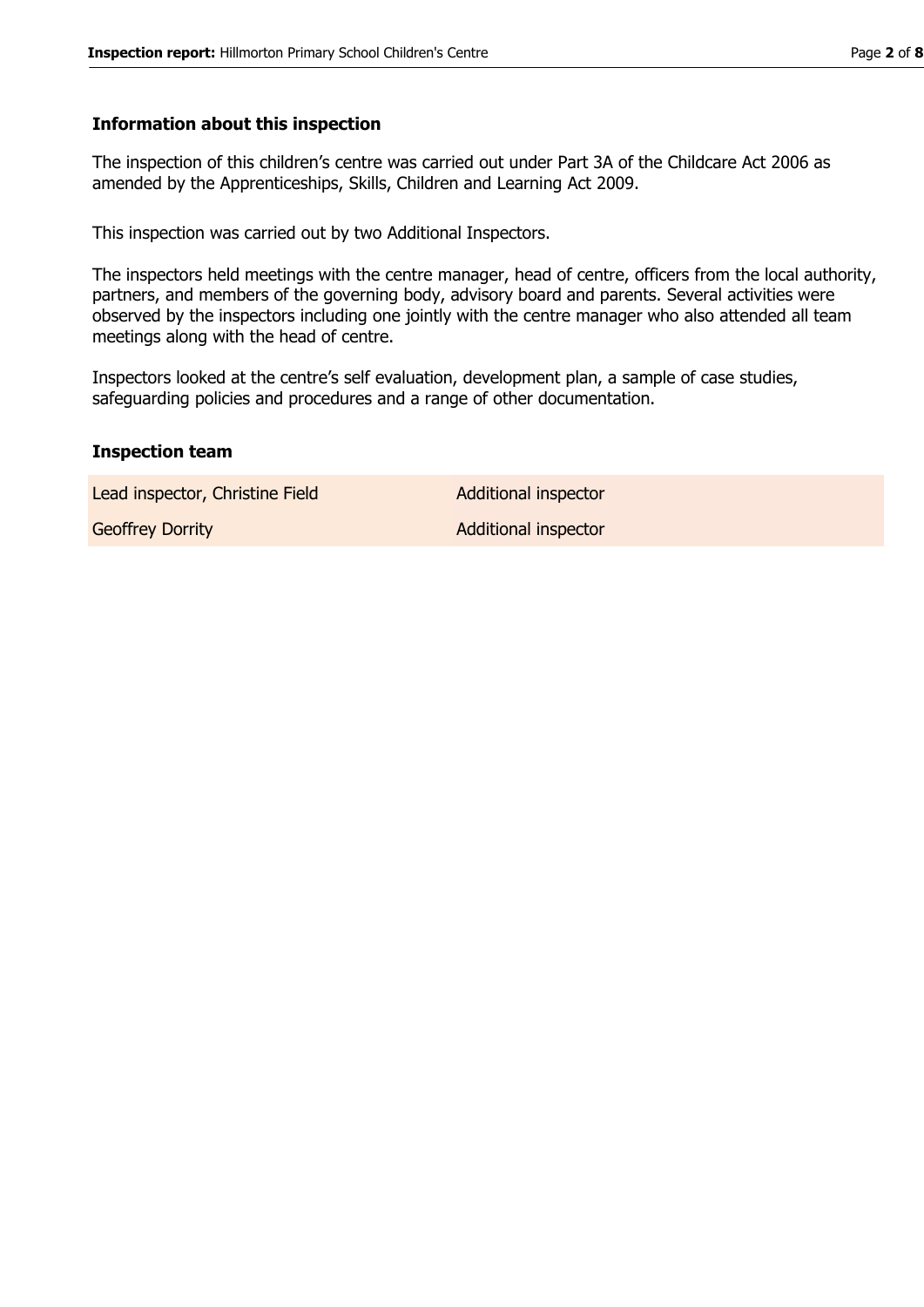# **Full report**

## **Information about the centre**

The centre opened in 2007 as a phase 2 stand alone centre and delivers a range of services to meet its core purpose. It shares a site with Hillmorton Primary School (URN:130887) which is subject to a separate inspection. The centre manager oversees the work of a small team comprising a mix of full and part time early years workers and a part time family support worker. The centre manager reports to the head of centre who is also the headteacher of the adjacent school. The centre manager has very recently returned to work following prolonged absence, during which time the centre was led by an interim manager. The centre governance is provided by the governing body of the school on behalf of the local authority. An advisory board with partner, parent and governor representation is well established.

The centre serves an urban area on the outskirts of Rugby. Historically the reach area comprised mainly older residents but more recently new, young families have moved into the area. Families are predominantly White British although a rising number of families from other minority ethnic backgrounds are accessing the centre. The centre reach includes nine super output areas of which one falls into the 20-30% most deprived nationally (Hillmorton West). The percentage of families (12%) claiming out of work related benefits is lower than the county average. Some 6.8% of young children are assessed as living in poverty which is significantly less than the county figure of 11.9%.

There are 779 children under five years of age living in the centre's reach area. Children enter early years provision at levels below those expected for their age.

The centre has identified its priority groups as lone, teenage and young parents, workless families, families from minority ethnic backgrounds and fathers.

## **What does the centre need to do to improve further?**

- **Increase the proportion of lone and teenage parents accessing centre services to a large majority.**
- Ensure that the needs of workless families are planned for and specific services developed that will enhance their employability and economic well-being.
- Establish a robust tracking system to check on the achievement of children who have accessed centre services at the end of the Early Years Foundation Stage, and put in place a process for checking up on the progress made by adults who access training or further education opportunities.
- Sharpen the use of data and other relevant information to inform the setting of precise and measurable improvement targets which are monitored rigorously by managers, the local authority and the advisory board, in order to keep a close check on the centre's overall effectiveness.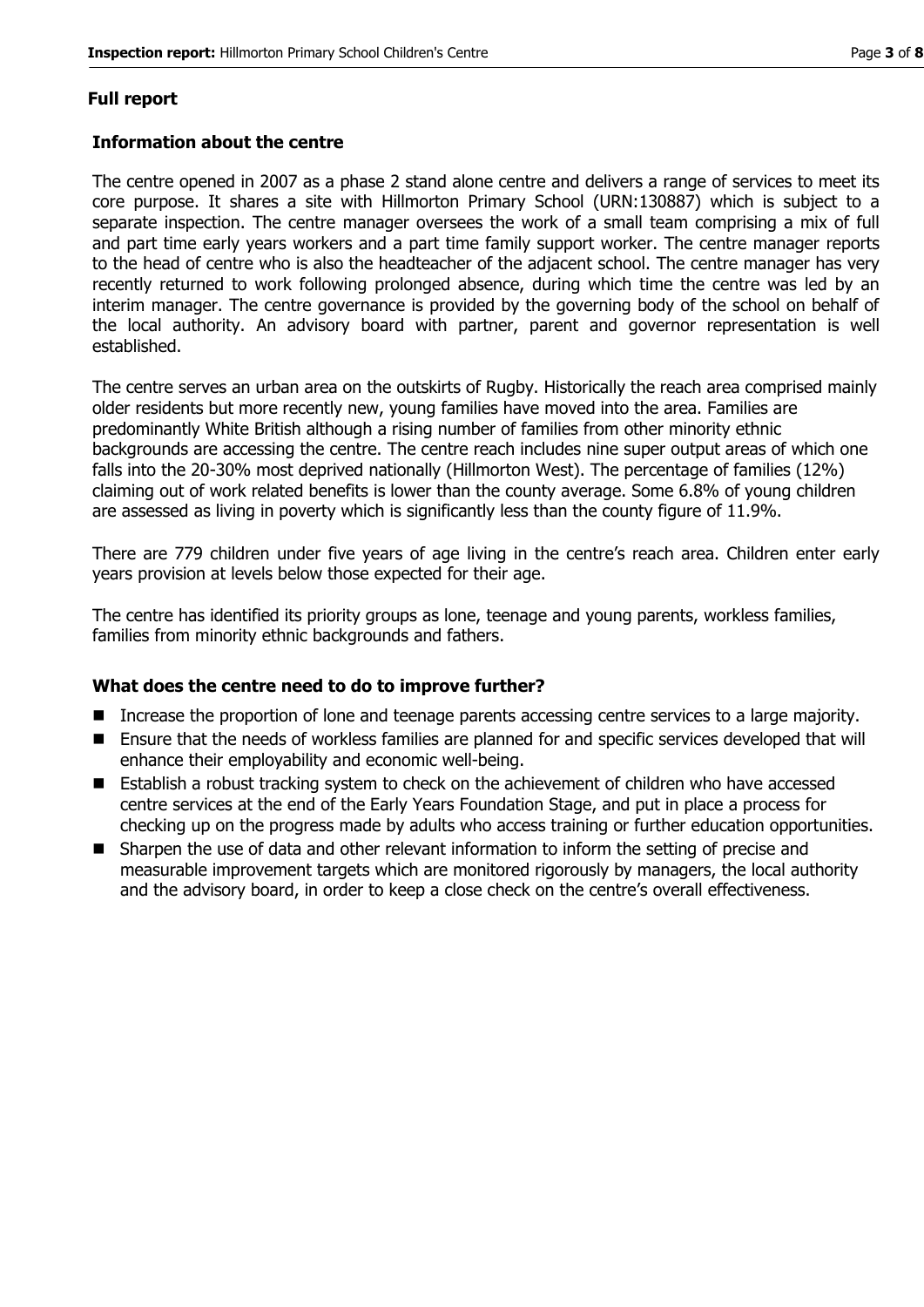# **Inspection judgements**

# Access to services by young children and families **Requires improvement**

- Too few lone or teenage families access the centre's services on a regular basis.
- Most eligible three and four year olds take up their entitlement to free early education but only two thirds of two years olds have done so to date.
- The strong partnership with health professionals results in the speedy follow up of all new births in the reach area and as a result 86% of young children are registered with the centre. Most families, including those expecting children, access early childhood services. A large majority of families living in the most disadvantaged community access services regularly, as do a large majority of families from minority ethnic backgrounds.
- A high number of parents access the courses available to extend their parenting skills. Records show the gains made in confidence and in building positive relationships with their children and better understanding their needs.
- Fathers say how much they enjoy attending the weekly 'Saturdads' session which has seen increased participation in the three years it has been established.
- The centre undertakes surveys to find out why some families are reluctant to take up its services and has increased its marketing activities through social networks such as 'Facebook'. Advisory Board members identify that more work is required to promote what is on offer to priority groups.

# **The quality of practice and services <b>Requires improvement**

- There is limited tracking of the achievement of children who have been in regular contact with the centre when they move onto nursery. This means that the centre has no way of knowing how effective its early help is in the longer term.
- The progress made by adults who undertake courses is not routinely followed up and so information to inform the planning of appropriate future services is incomplete.
- Services provide an appropriate balance between those open to everyone and those specifically targeted at supporting families facing particular challenges such as social isolation, domestic violence, and debt and housing problems. However, the services provided for the large majority of workless families who attend the centre are not well enough focused on enhancing their employability or economic well-being. Very few parents are undertaking adult education courses.
- Specific groups such as the 'Young Parents Group' were highly successful in the past but more recently only a few families participate. Similarly, the volunteering programme was a strong pathway for local parents wanting to upskill and get back into the workplace. Two volunteers have very recently been recruited but neither lives in the centre's reach area or is a parent of young children.
- Weekly clinics held at the centre attract a high number of families who come to get their babies weighed and their children's development checked by health visitors. They value the opportunity to chat to centre staff about any other concerns or worries. A high number of parents and childminders attend first aid, cooking and food hygiene courses which improve families' well-being; almost all of the centre's health-related targets are met.
- Children enjoy the 'Messy Play' sessions where they experiment with different textures, tastes and smells as they play with shapes set in custard or go fishing in jelly. The centre's partnership with other early years settings enhances children's readiness for school to good effect. This is reflected in the proportion of local children reaching a good level of development at the end of the Early Years Foundation Stage, which is above average.
- The gap between the lowest achieving 20% of children and the rest is closing more rapidly than seen nationally. Through 'Chatter Matters', the centre works successfully with specialist agencies to promote children's confident communication, language and literacy development and reduce inequalities.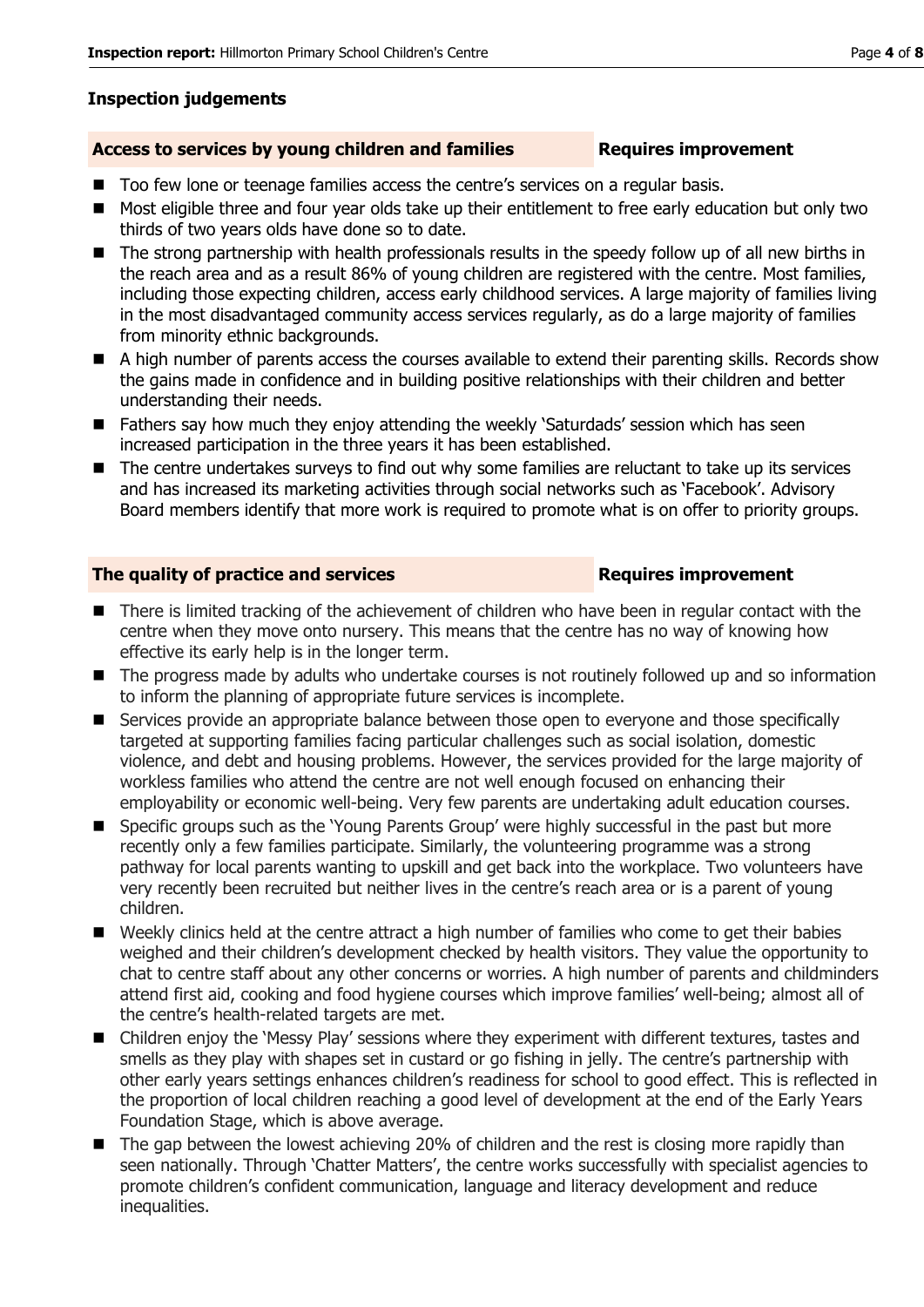## **The effectiveness of leadership, governance and management**

# **Requires improvement**

- Over the past eighteen months the centre's leadership and management has been adversely affected by absence and changes in personnel and there has also been a high turnover of staff. This has resulted in a loss of impetus to improvement and a dip in some aspects of practice such as keeping up with information management systems and on top of paperwork. It is to the team's credit that resources have been used sensibly to meet the needs of the most vulnerable families and that the centre's programme of activities has continued intact. Parents who use the centre have a high level of satisfaction in their quality and impact.
- There is too little use made of the wealth of data available to help managers find out which groups are accessing services the most or to assist the setting of improvement priorities. Governance arrangements are well embedded; however, the lack of precise and measurable targets in the development plan makes it hard for the local authority and advisory board to check on progress and challenge the centre's performance.
- Staff supervision is regular and is viewed positively by staff who work as a collaborative team committed to doing their best for families. Appraisal takes place but is not as well organised as other staff support systems such as training. Staff are upbeat about the future and have the right skills and expertise to assist managers in moving the centre forward.
- Safeguarding is given high status in policy and procedures. Thorough suitability checks are made on staff and other adults working unsupervised with children, and training is up-to-date in respect of child protection matters.
- Very effective partnerships with health and social care professionals underpin the centre's good work with families most in need of support, including those supported using the Common Assessment Framework procedures, children in need, children who are looked after and those subject to a child protection plan. Bi-weekly 'Family Matters' meetings enable the regular exchange of information between different agencies and this ensures integrated and timely early help. The welfare of children has remained paramount during a period of unsettled staffing.
- **Parents are consulted about services and feed back their views after sessions, group work and** activities. They have a strong voice and are fully involved in the life and development of the centre through their active Forum, as governors and members of the advisory board.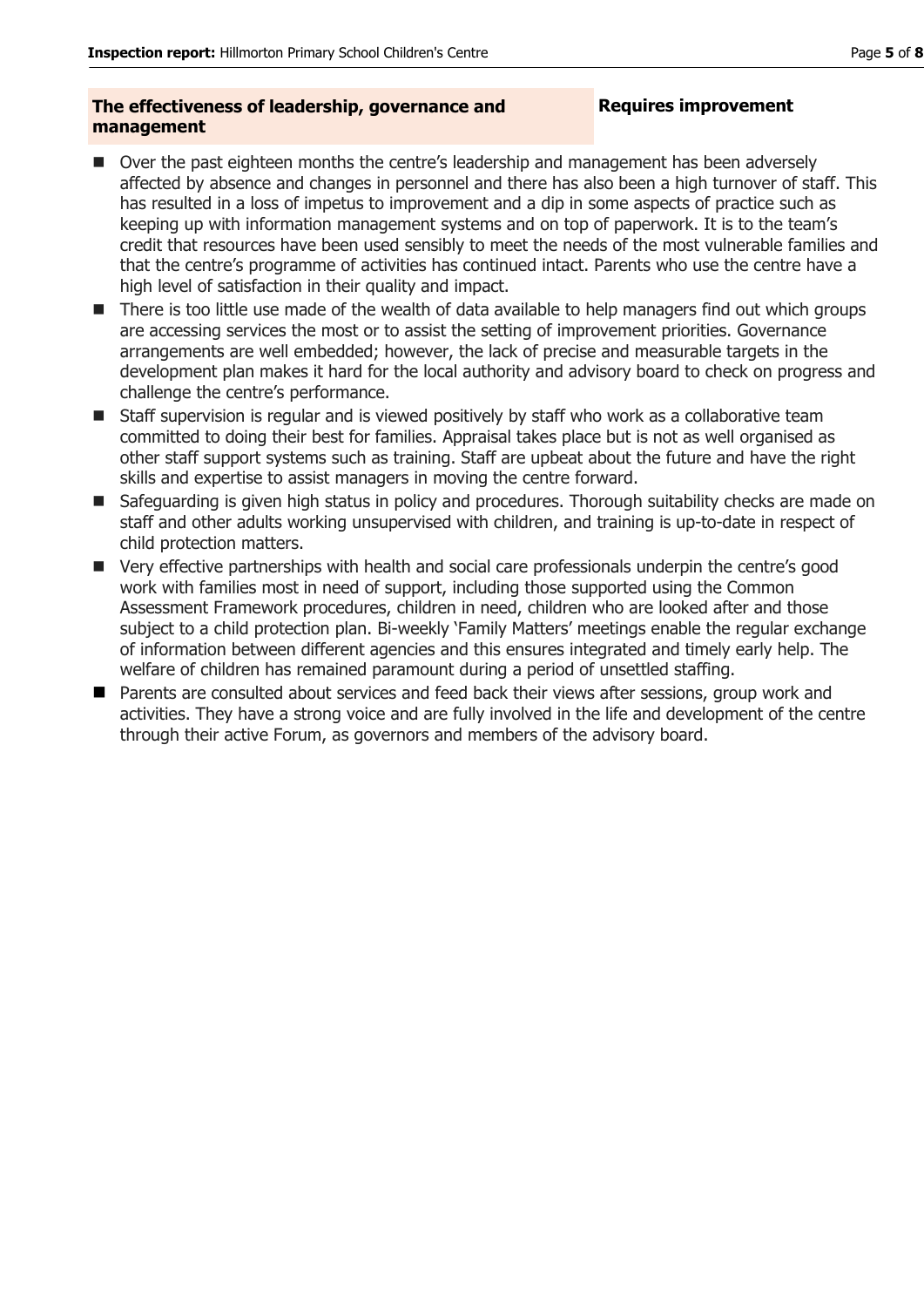# **What inspection judgements mean**

| <b>Grade</b> | <b>Judgement</b>               | <b>Description</b>                                                                                                                                                                                   |
|--------------|--------------------------------|------------------------------------------------------------------------------------------------------------------------------------------------------------------------------------------------------|
| Grade 1      | Outstanding                    | Practice consistently reflects the highest aspirations for children and<br>their families and as a result inequalities are reducing rapidly and gaps<br>are closing.                                 |
| Grade 2      | Good                           | Practice enables most children and their families to access good quality<br>services that improve children's wellbeing and achieve the stated<br>outcomes for families.                              |
| Grade 3      | <b>Requires</b><br>improvement | Performance is not as good as it might reasonably be expected to be in<br>one or more key areas.                                                                                                     |
| Grade 4      | Inadequate                     | The needs of children and families in its area are not being met and/or<br>the leaders and managers are not providing sufficient challenge to bring<br>about improvement to the quality of services. |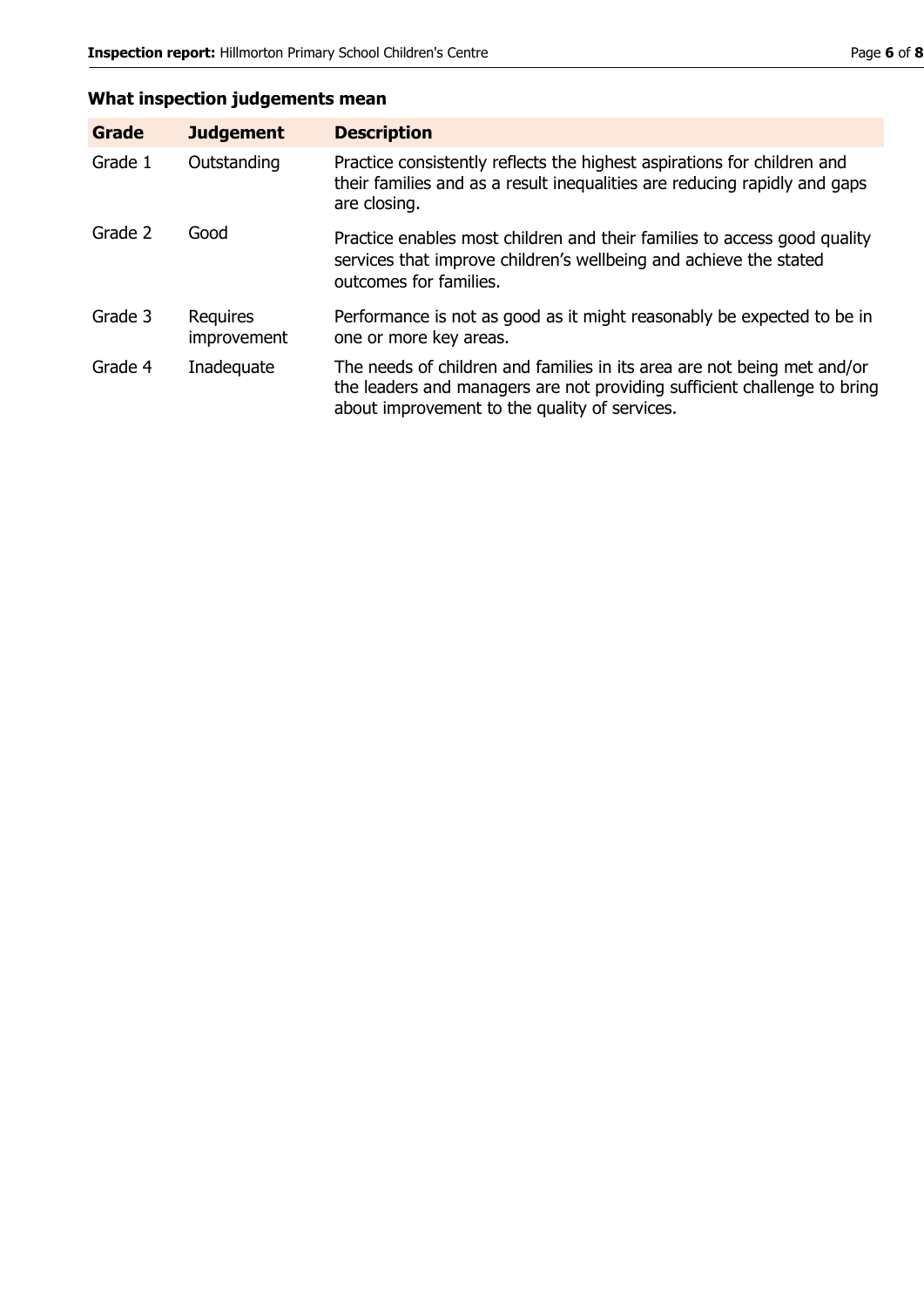# **Children's Centre details**

| Unique reference number  | 21503                                                                               |
|--------------------------|-------------------------------------------------------------------------------------|
| <b>Local authority</b>   | Warwickshire                                                                        |
| <b>Inspection number</b> | 430226                                                                              |
| <b>Managed by</b>        | The governing body of Hillmorton Primary School on<br>behalf of the local authority |

| <b>Approximate number of children under 779</b><br>five in the reach area |                                  |
|---------------------------------------------------------------------------|----------------------------------|
| <b>Centre leader</b>                                                      | Andrea Brown                     |
| Date of previous inspection                                               | Not previously inspected         |
| <b>Telephone number</b>                                                   | 01788 540588                     |
| <b>Email address</b>                                                      | centremanager2628@welearn365.com |